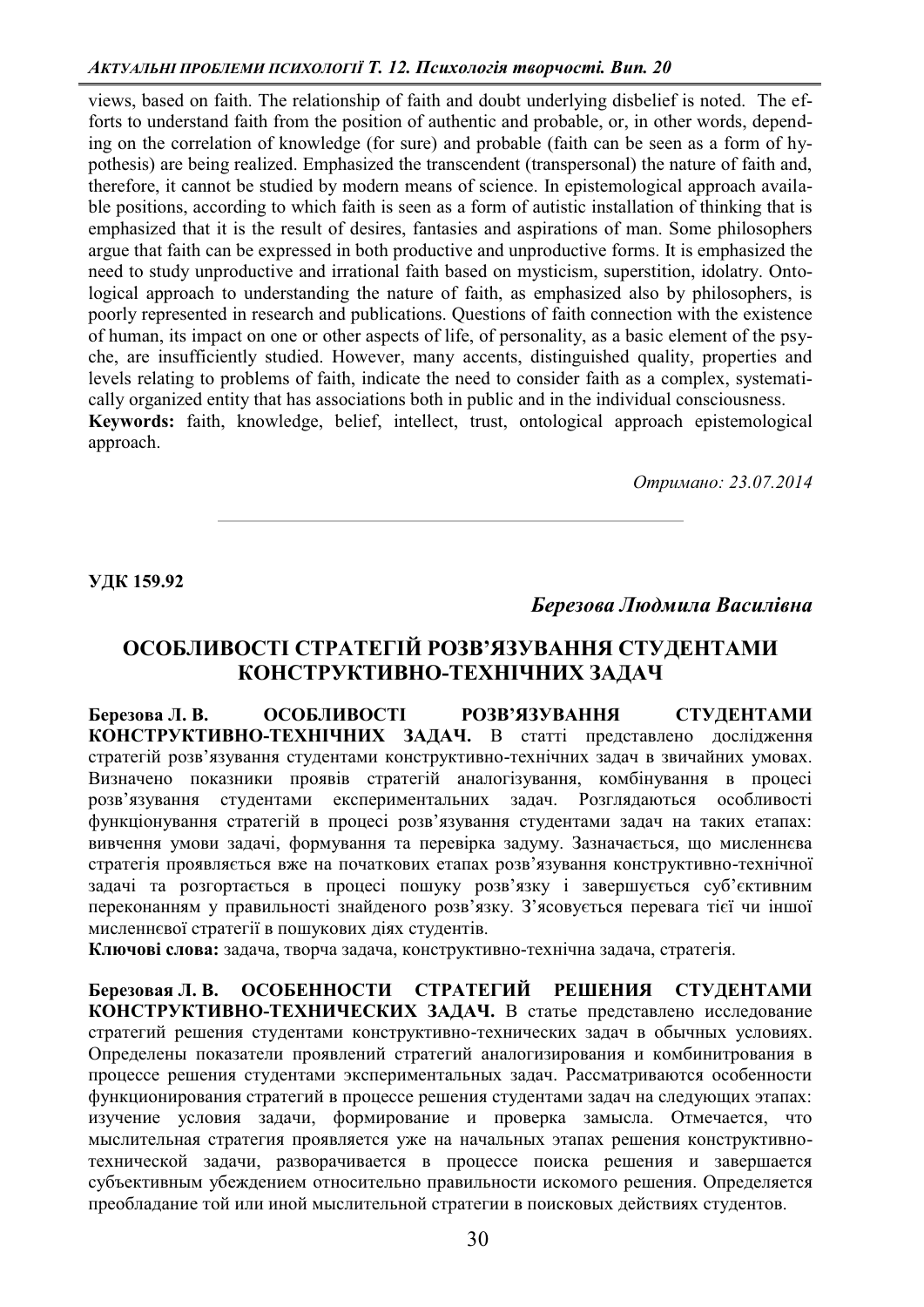Ключевые слова: задача, творческая задача, конструктивно-техническая задача, стратегия.

Актуальність дослідження. Постійне зростання потреб суспільства у кваліфікованих кадрах, здатних продуктивно вирішувати професійні завдання, свідчить про важливість вивчення проблеми формування професійного та творчого мислення студентів. Стимулювання розвитку здатності до творчого мислення, як важливої складової творчих можливостей особистості, здійснюється в процесі її діяльності, в тому числі й в процесі розв'язування фахових задач. Це засвідчує актуальність вивчення процесу розв'язування студентами конструктивно-технічних задач та необхідність пошуку ефективних шляхів актуалізації творчого потенціалу студентів у навчально-виховному процесі. В цьому контексті важливим є дослідження творчого мислення студентів відповідно концепції стратегіальної організації процесу творчості В. О. Моляко.

Метою даної роботи є вивчення особливостей стратегій розв'язування студентами конструктивно-технічних задач.

Аналіз наукових досліджень. Значний внесок у розробки проблем творчості здійснено вітчизняними і зарубіжними дослідниками, починаючи з Дж. Брунера, С.М. Василейського, Дж. Гілфорда, С.О. Грузенберга, В. Джемса, Д.Н. Овсянико-Куліковського, Т. Рібо, Є.П. Торренса ін. Методологічні засади вивчення творчої діяльності відображено у роботах Я.О. Пономарьова, С.Л. Рубінштейна, О.К. Тихомирова та ін., творчого мислення (А.В. Брушлинський, О.М. Матюшкін, В.О. Моляко), творчого мислення з позицій стратегіальної організації мисленнєвого процесу (В.О. Моляко, Л.А. Мойсеєнко, М.Л. Смульсон, Т.М. Третяк, ін.), творчого процесу Л.А. Мойсеєнко, М.Л. Смульсон, Т.М. Третяк, ін.), творчого процесу (Г.С. Альтшулер, Г.Я. Буш, П.К. Енгельмейєр, В.А. Роменець, П.М. Якобсон). Значний внесок у вивчення творчого процесу здійснено вченими в дослідженнях особливостей розв'язування творчих задач (Л.Л. Гурова, А.Ф. Есаулов, І.С. Якиманська та ін.) та конструктивно-технічних задач (Т.В. Кудрявцев, Б.Ф. Ломов, Є.О. Мілерян, М.Л. Смульсон та ін.).

Стратегіальний підхід вивчення творчого мислення започатковано у вітчизняній психології відомим вченим В.О. Моляко, подальшого розвитку концептуальні положення якого набули у дослідженнях творчого математичного мислення студентів (Л.А. Мойсеєнко), стратегіально-семантичний підхід розвитку візуального мислення (С.М. Симоненко), конструктивнотехнічного мислення (І.М. Біла, Т.М. Третяк, Б.М. Якимчук), стратегій і тактик у діяльності вчителів (В.М. Чернобровкін), проблем розуміння творчих задач (П.С. Перепелиця, Н.А. Ваганова), особливості образотворчої діяльності (О.В. Завгородня, Н.В. Медведева), стратегії аналогізування (В.С. Лозниця, Н.І. Череповська), комбінування (Т.М. Третяк), реконструювання Н. Череповська), комбінування (Т.М. Третяк), реконструювання (С.В. Шаванов), дослідження розв'язування творчих задач в ускладнених умовах (Ю.А. Гулько, В.З. Скакун).

Виклад основного матеріалу. У дослідженні прийняли участь 195 студентів факультету інженерії агробіосистем, факультету конструювання та дизайну машин і систем природокористування Національного університету біоресурсів і природокористування України. Зокрема, на першому етапі екс-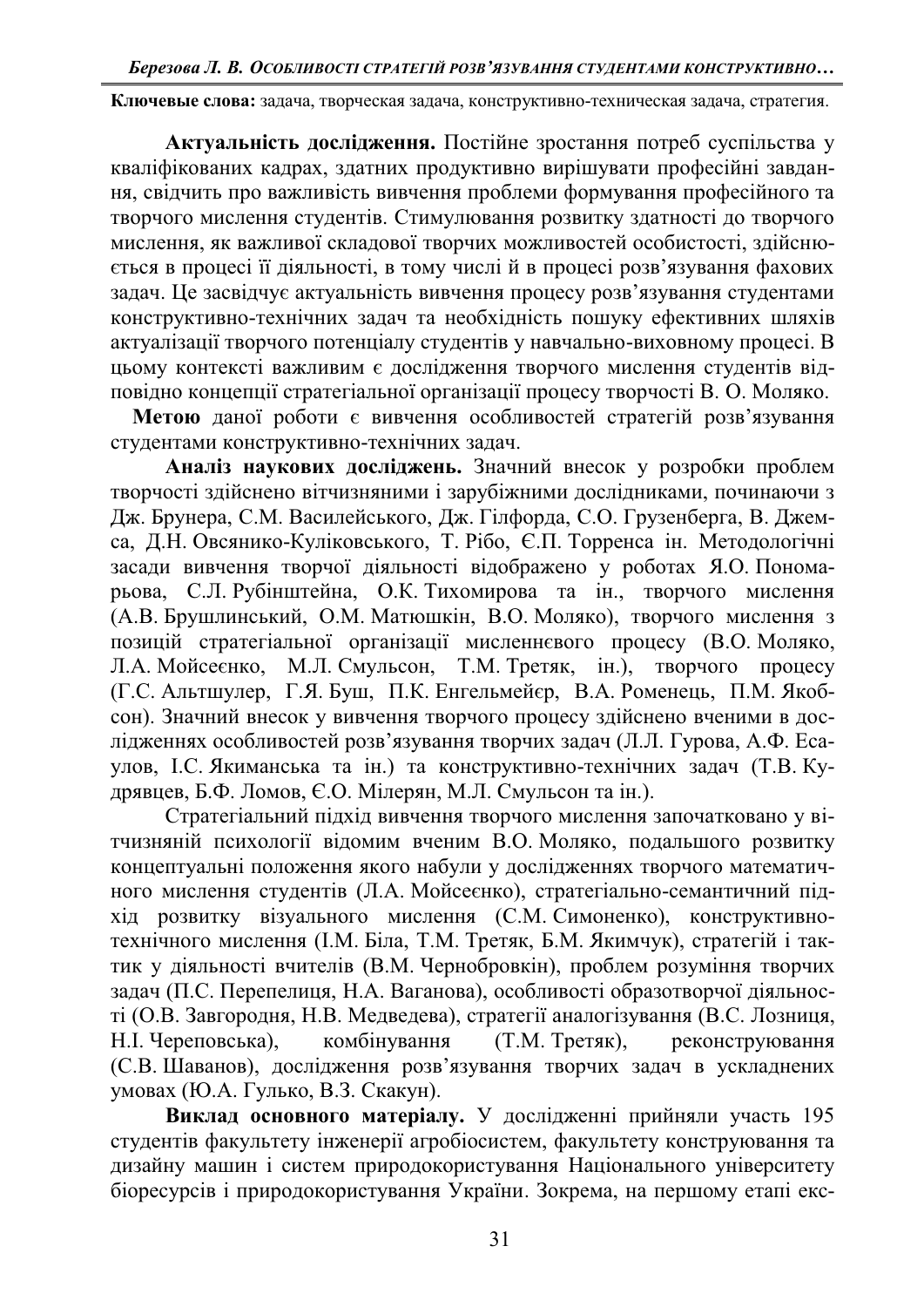перименту в дослідженні брали участь 65 студентів, експериментальна група другої частини експерименту досліджуваних налічувала також 65 осіб, на третьому етапі було залучено відповідно 65 студентів. Усього отримано 370 рисунків та 1095 ескізів-рисунків.

Наше експериментальне дослідження складалося з трьох частин і передбачало відповідно розв'язування трьох серій задач:

- 1) розв'язування конструктивно-технічних задач в звичайних умовах;
- 2) розв'язування конструктивно-технічних задач в ускладнених умоbax:
- 3) розв'язування евристичних задач.

В даній статті ми зупинимося на характеристиці розв'язування конструктивно-технічних задач студентами в звичайних умовах.

При підборі експериментальних задач ми виходили з того, що запропоновані експериментальні задачі повинні відповідати таким основним вимогам: 1) передбачати декілька варіантів розв'язків; 2) бути доступними для даної вибірки, тобто передбачають наявність у студентів необхідних знань для того, щоб їх розв'язати 3) зміст і структура задач повинна відповідати структурі розв'язування задач, які застосовуються в діяльності професійних KOHCTDVKTOPIB.

ȼɿɞɩɨɜɿɞɧɨ ɞɨɫɥɿɞɠɭɜɚɧɢɦ ɛɭɥɨ ɡɚɩɪɨɩɨɧɨɜɚɧɨ ɬɪɢ ɡɚɞɚɱɿ ɩɪɢɱɨɦɭ задачі характеризувалися поступовою зростаючою складністю. В протоколах фіксувалися всі схеми розв'язків та звіти досліджуваних, час виконання, інші необхідні коментарі. Кожний студент отримував інструкцію: "Розв'язувати задачі якнайшвидше, пояснювати словами всі варіанти, ідеї, предмети, які будуть з'являтися в процесі розв'язування задачі та відображати в рисунках чи у вигляді кінематичних або конструкційних схем". Експериментатор фіксував весь перебіг рішення та фіксував час рішення.

В процесі розв'язування досліджуваними експериментальних задач на всіх етапах (розуміння технічних вимог, що містяться в умові задачі; побудова задуму розв'язку; перевірка задуму, кінцевий розв'язок) ми ставили запитання досліджуваним та використовували у разі необхідності підказки. Експеримент проводився індивідуально з кожним досліджуваним.

Виходячи з означених положень та враховуючи контингент досліджуваних і специфіку запропонованих експериментальних задач, нами було визначено такі показники проявів стратегій в процесі розв'язування студентами конструктивно-технічних задач: загальна кількість проміжних ескізів; розв'язок, скерований стратегіальними діями: аналогізування, комбінування, реконструювання; кількість конструкцій, створених за принципом: структурної побудови, функціональної побудови, структурно-функціональної побудови; тривалість розв'язування задач.

В процесі розв'язування студентами конструктивно-технічних задач ми спонукали їх на пошук декількох варіантів розв'язку, використовували вище вказані орієнтуючі стимули та навідні запитання. Необхідно зазначити, що певна частина студентів не змогла розв'язати ці задачі без допомоги експериментатора.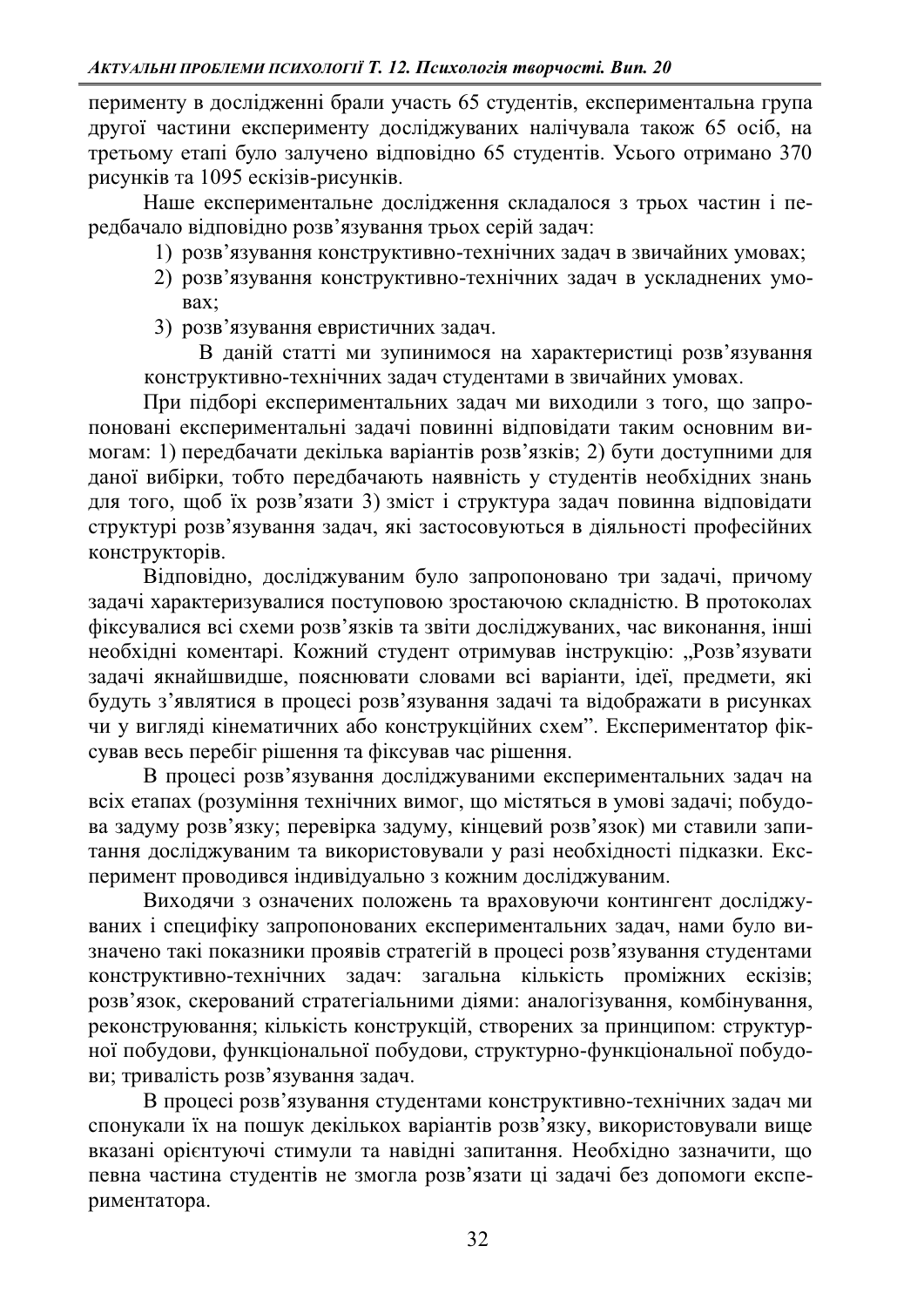Здійснюючи аналіз проявів стратегій розв'язування запропонованих задач студентами, ми зосереджувались на таких етапах: вивчення умови задачі, формування задуму та перевірка задуму; з'ясовували перевагу тієї чи іншої мисленнєвої стратегії в пошукових діях студентів.

Мисленнєва стратегія проявляється вже на початкових етапах розв'язування конструктивно-технічної задачі та розгортається в процесі пошуку розв'язку і завершується суб'єктивним переконанням у правильності знайденого розв'язку. Тому, досліджуючи розумові стратегії в пошукових діях студентів в процесі розв'язування конструктивно-технічних задач, ми аналізували прояви мисленнєвих стратегій (певних закономірностей у прийнятті тих чи інших рішень) в такій послідовності: розуміння умови задачі, формування задуму розв'язування на основі структурно-функціонального аналізу і перевірка вже сформованого розв'язку задач.

Аналізуючи результати нашого дослідження ми також звертали увагу на характер помилок, які виникали в процесі мисленнєвої діяльності студентів.

Як свідчать результати проведеного нами дослідження, при розв'язуванні експериментальних задач в мисленнєвих діях студентів переважають дії за аналогією та мають таку послідовність:

1) вивчення умови задачі, співвіднесення тексту з графічним поданням задачі, перекодування умови задачі на «свою» мову;

2) перевірка умови із відповідними знаннями, тобто співвіднесення задачі із системою своїх знать та досвіду практичних дій;

3) виявлення ведучого образу в процесі пошуку загального напрямку розв'язування задачі;

4) звуження загального напрямку пошуку того чи іншого аналога, вибір структурної, функціональної, або структурно-функціональної групи;

5) зіставлення, а далі приєднання, включення структур і функцій в інформаційний потік задачі.

На етапі вивчення студентами умови задачі нами було зафіксовано два підетапи: вивчення умови без включення графічної діяльності та вивчення умови із застосуванням графічної діяльності (від перерисовки умови задачі до початку першого графічного варіанта розв'язку).

Як відомо, стратегія аналогізування визначаються пошуком аналогічного до існуючого еталона зв'язку між структурними елементами задачі, пошуком потрібної функції з існуючого взаємовідношення об'єктів.

У нашому дослідженні стратегія аналогізування характеризується застосуванням відомої конструкції чи її частин, внесенням нового в аналог та використанням відомого в нових умовах і по-новому. Нами зафіксовано такі прояви стратегії аналогізування: порівняння подумки об'єктів, встановлення спільного зв'язку між ними, трансформація цього спільного з одного об'єкта на інший.

Студенти, розв'язуючи конструктивно-технічні задачі, в ролі аналога залучають об'єкти, що певним чином відповідають вимогам задачі (повний аналог, частковий аналог, близький, віддалений і дуже віддалений аналог), так і об'єкти, які в незначній мірі відповідають зазначеним вимогам, що обу-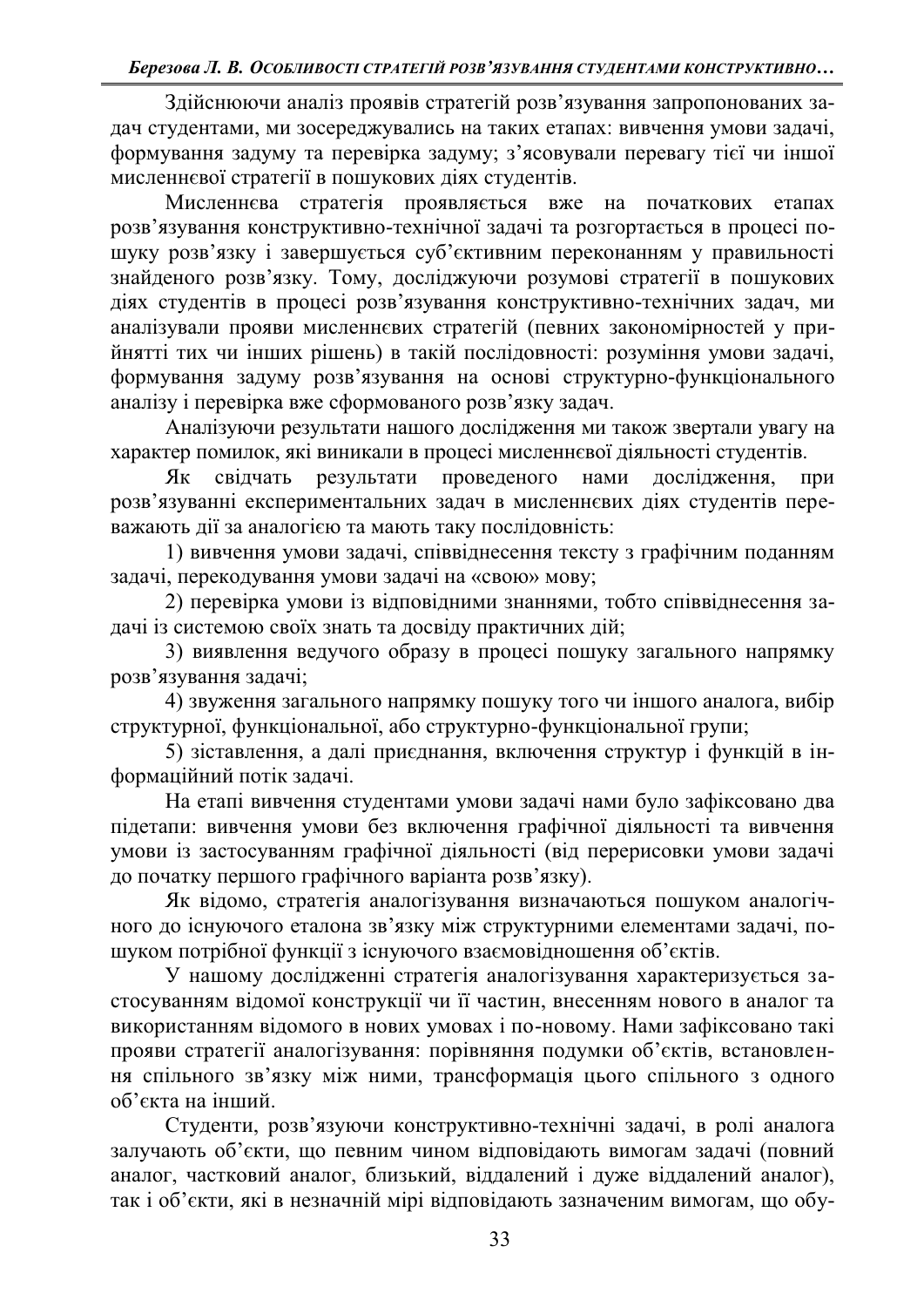мовлює потребу здійснення стосовно них певні конструктивно-технічні перетворення.

Створення задуму в процесі розв'язування конструктивно-технічних задач пов'язане із застосуванням таких послідовних мисленнєвих дій: виділення певних орієнтирів в умові; пошук конструктивних ознак до застосованих орієнтирів; співвідношення цих конструктивних характеристик з ознаками, які містяться в орієнтирі; прийняття рішення про прийняття або неприйняття тієї чи іншої структури і функції, перевірка задуму.

Розглядаючи мисленневе конструювання задуму, необхідно відмітити, що після більш або менш повного розуміння умови задачі, в мисленнєвих діях студентів відбувається підбір аналогів, активізація в мисленні студентів попереднього досвіду. Далі відбувається переформулювання умови задачі, намічається певний шлях обдумування, пошуку, формується конструктивний образ, який співвідноситься з умовою задачі, до нього приєднуються елементи інших образів. Потім відбувається відбір образів, відсіюються непридатні образи. В результаті процесу перебору та відсіювання виникає провідний образ, який стає основою формування задуму конструктивно-технічної задачі.

На основі відбору образів і понять, студенти складають план дій, приймають рішення про формування попереднього та кінцевого задуму розв'язку.

ки соверзи и постранить и постранить и построй и по надзвичайно важливим с пошук структур і функцій, які визначаються виробленими орієнтирами. Увесь процес формування задуму спрямований на пошук відповідних структур і функцій аж до моменту, коли у студентів при розв'язуванні конструктивно-технічної задачі 3'явиться більш чи менш істотна суб'єктивна впевненість про те, яка структура чи функція повинна бути відповідною умовам задачі.

Як свідчить аналіз результатів досліджень, стратегія аналогізування в процесі розв'язування характеризується такими етапами:

 $1)$  пошук елементарних структур;

2) ускладнення елементарних структур, коли функція не відповідає необхідним вимогам;

3) знайдена елементарна функція – обертання, хоча реальне таке поєднання функціонувати не буде;

4) знайдена реальна структура, яка має в собі реальну і необхідну функцію, хоча сама структура (дане з'єднання) є ускладненим.

Так, в процесі розв'язування конструктивно-технічних задач студентами ми спостерігали отримання оптимального поєднання структур і функцій через ускладнення структур. Проте слід зазначити, що в ході розв'язування студентами запропонованих задач основна їх увага акцентується на структурних характеристиках технічних об'єктів, а функціональні характеристики ними часто недооцінюються. Тобто, можна сказати, що функціональні складові в процесі мисленнєвої діяльності запізнюються щодо часу введення в розв'язок відносно структурних складових.

У процесі розв'язування конструктивно-технічних задач у мисленнєвих діях студентів переважали тенденції до структурного аналогізування. Найменшою виявилась кількість розв'язків шляхом функціонального аналогізу-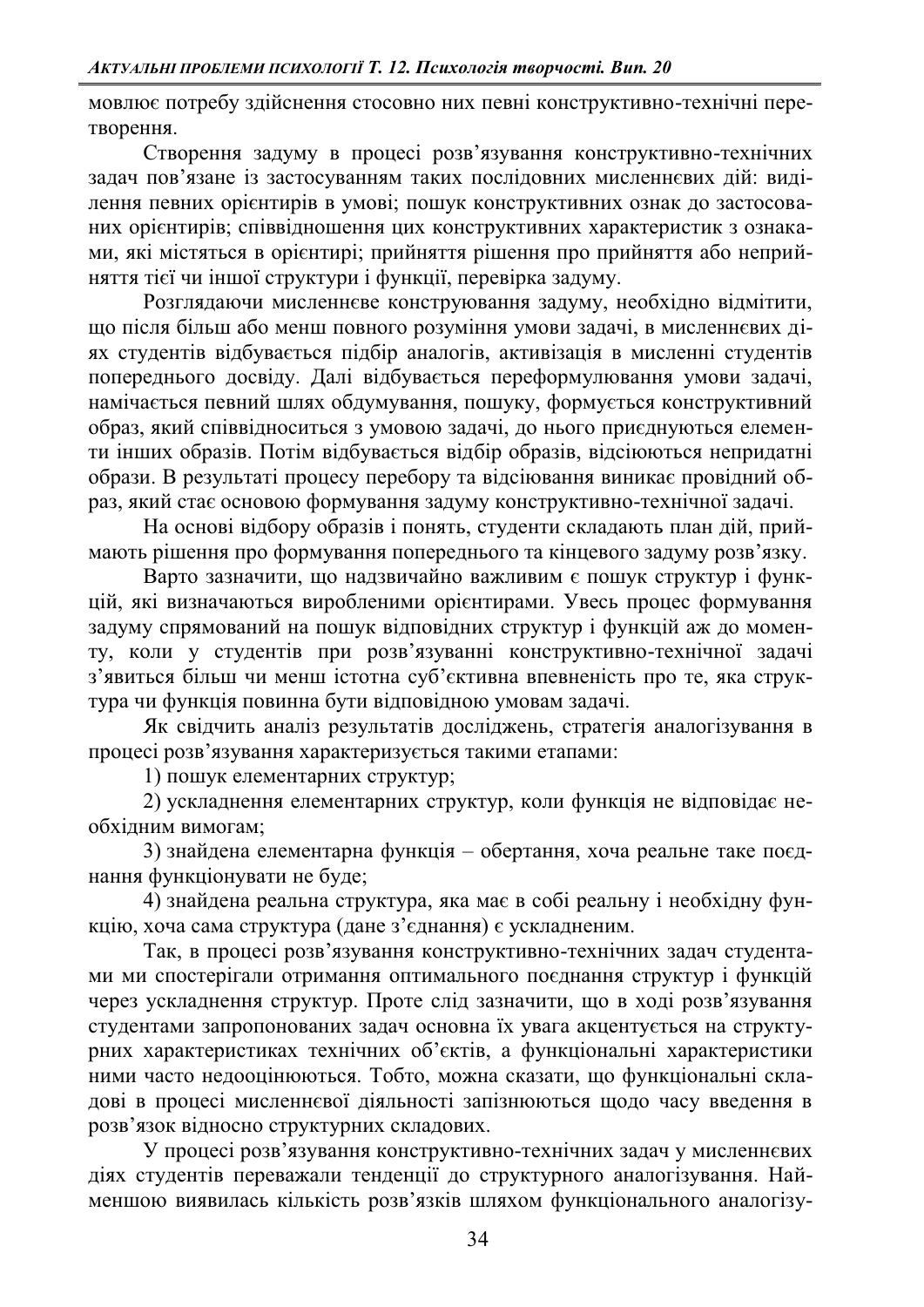вання, коли головним при розв'язуванні задачі виступає функціональна ознака. Це пояснюється тим, що необхідною умовою функціонального аналогізування є аналіз функціональних властивостей елементів конструктивнотехнічної задачі. Нами було зафіксовано значну кількість випадків аналогізування структурних і функціональних ознак, що передбачає співвіднесення як структурних, так і функціональних властивостей об'єктів.

Наші дослідження показали, що в процесі розв'язування конструктивно-технічних задач за аналогією студенти мали такі труднощі в мисленнєвому пошуку: включення в процес розв'язування задач всіх допустимих просторових структур та їх функцій; включення в процес розв'язування задач всіх допустимих функцій, які властиві кожній окремій структурі; невміння студентами знаходити на певному етапі розв'язування задач домінуючий структурно-функціональний конструкт (елемент).

Аналіз отриманих даних дає змогу зробити висновок, що у мисленні студентів в процесі розв'язування конструктивно-технічних задач домінують мисленнєві дії за аналогією.

Необхідно відзначити, що студенти у своїх мисленнєвих діях при розв'язуванні конструктивно-технічних задач значно рідше використовують комбінаторні дії.

Як показує аналіз результатів досліджень стратегія комбінування в процесі розв'язування характеризується такими етапами:

1) вивчення умови задачі, співвіднесення тексту з графічним поданням задачі, перекодування умови задачі на «свою» мову;

2) перевірка умови із відповідними знаннями, тобто співвіднесення задачі із системою своїх знать та досвіду практичних дій, вивчення структурних і функціональних ознак об'єктів;

3) виявлення провідного образу в процесі пошуку загального напрямку розв'язування задачі, об'єднання об'єктів у групу за провідною ознакою (структурною або функціональною);

4) розгляд можливості комбінаторних дій окремих елементів або груп елементів;

5) формування задуму розв'язку з використанням результатів комбінування:

6) зіставлення, включення структурного, функціонального комбінування або структурно-функціонального комбінування в інформаційний потік залачі.

У студентів в процесі розв'язування конструктивно-технічних задач у мисленнєвих діях домінуючою є тенденція до структурного комбінування. Це можна пояснити низькою динамічністю комбінаторних дій. Середньою виявилась кількість розв'язків шляхом функціонального комбінування. Також нами було зафіксовано певну кількість випадків комбінування структурних і функціональних ознак, що передбачає співвіднесення як структурних, так і функціональних властивостей об'єктів. Структурно-функціональне комбінування при розв'язуванні конструктивно-технічних задач становило найменшу кількість. Напевно, недостатність досвіду, інертність мислення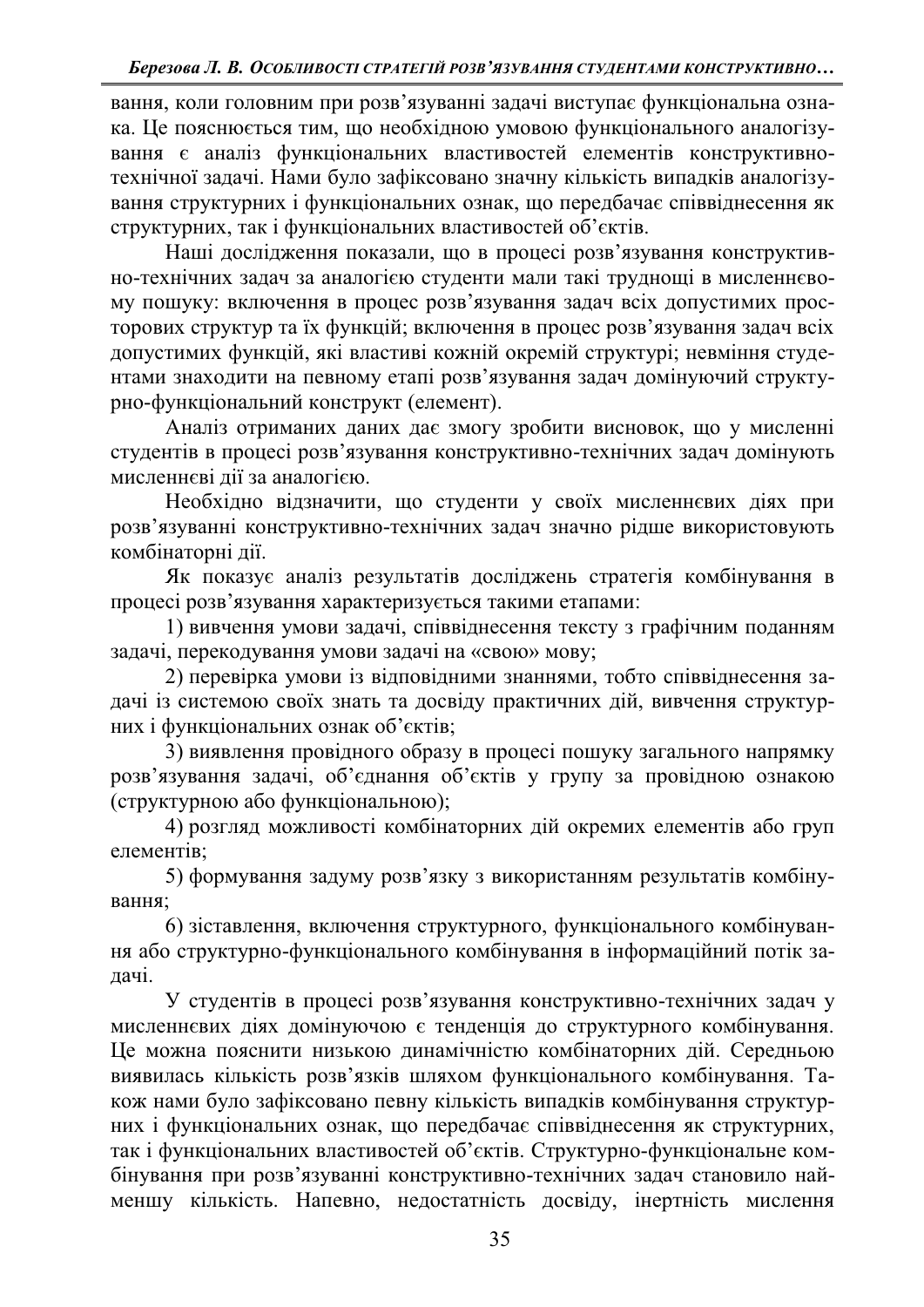суб'єкта й призводить до того, що основу комбінаторних дійстановлять раніше застосовувані структурні елементи.

За результатами проведеного дослідження можна сформулювати такі *ɜɢɫɧɨɜɤɢ*

1. У мисленні студентів в процесі розв'язування конструктивнотехнічних задач домінуючою є стратегія аналогізування.

2. У ході розв'язування студентами запропонованих задач основна їх увага акцентується на структурних характеристиках технічних об'єктів, а функціональні характеристики ними часто недооцінюються.

3. Найпоширенішою причиною помилок у розв'язках є надмірне використання графічних дій на всіх етапах розв'язування конструктивнотехнічної задачі і дуже низька якість графічних проб.

**Перспективи дослідження.** Подальшого дослідження потребує вивчення особливостей трансформації стратегій розв'язування студентами конструктивно-технічних залач в усклалнених умовах.

## СПИСОК ВИКОРИСТАНИХ ДЖЕРЕЛ

- 1. *Балл Г.А.* Теория учебных задач: Психолого-педагогический аспект /  $\Gamma.A.$  Балл. – М.: Педагогика, 1990. – 184 с.
- 2. *Костюк Г. С.* Проблемы психологического мышления / Г.С. Костюк. // Вопросы психологии.  $-1982. - N22. - C.8-15.$
- 3. Кудрявцев Т.В. Психология технического мышления / Т.В. Кудрявцев. М.,  $1975. - 304$  c.
- 4. *Матюшкин А. М.* Проблемные ситуации в мышлении и обучении / А.М. Матюшкин. - М.: Педагогика, 1972. - 208 с.
- 5. *Машбиц Е. И.* Психологические основы управления учебной деятельностью / Е.И. Машбиц. – К.: Вища школа, 1987. – 224 с.
- 6. *Моляко В. А.* Психология конструкторской деятельности / В.А. Моляко. М.: Машиностроение, 1983. – 136 с.
- 7. *Пойя Д*. Как решать задачу / Д Пойа. М.: Учпедгиз, 1961. 207 с.
- 8. *Смульсон М. Л.* Психологія розвитку інтелекту: [монографія] / М.Л. Смульсон. - К.: Нора-Друк, 2003. - 298 с.
- 9. Техническое творчество учащихся: учеб. пособие для студентов пединститутов и учащихся педучилищ по индустр. - пед. спец. / [Ю.С. Столяров, Д.М. Комский, В.Г. Гетта и др.]; под. ред. Ю.С. Столярова, Д.М. Комского. – М., 1989. – 223 с.
- 10. *Третяк Т. М.* Конструктивне мислення учнів / Т.М. Третяк.// Обдарована дитина. − 2005. – № 1. – С. 64-67
- 11. Эсаулов А.Ф. Проблемы решения задач в науке и технике / А.Ф. Эсаулов. -Ленинград: Изд-во Ленинградского университета, 1979. – 200 с.

### *SPYSOK VYKORYSTANYH DZHEREL*

- 1. *Ball G.A.* Teoriya uchebnykh zadach: Psikhologo-pedagogicheskiy aspekt [Theory of educational tasks: Psychology-pedagogical aspect  $\sim$  G.A. Ball.  $-$  M.: Pedagogika, 1990. ± 184 s. [in Russian]
- 2. *Kostiuk G.S.* Problemy psikhologocheskogo myshleniya [Problems of psychological thinking] / G.S. Kostiuk. // Voprosy psikhologii.  $-1982. - N$  7.  $-$  S. 8-15. [in Russian]
- 3. *Kudriavtsev T.B.* Psikhologiya tekhnicheskogo myshleniya [Psychology of technical thinking] / T.V. Kudriavtsev.  $-$  m., 1975.  $-$  304 s. [in Russian]